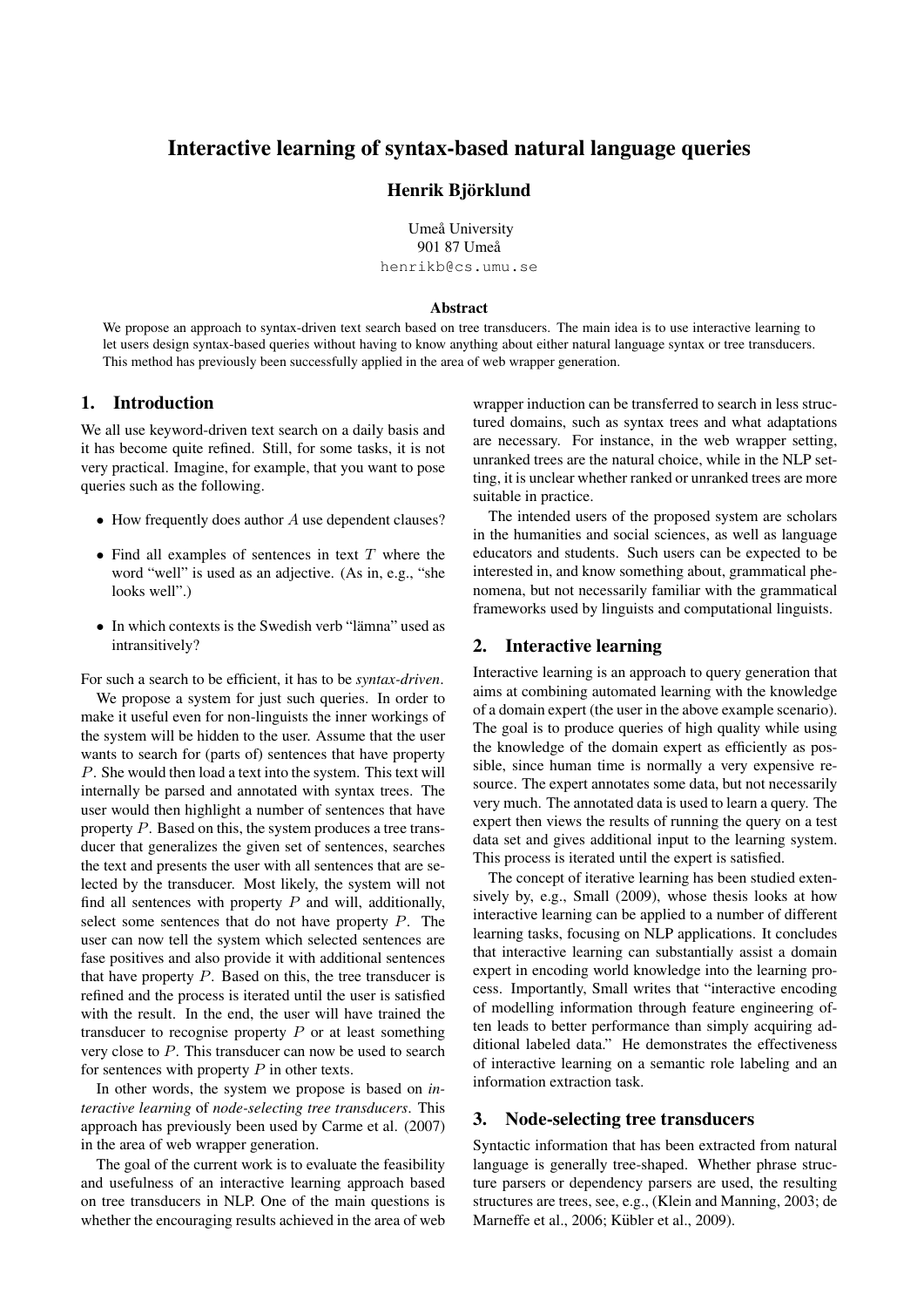There is already an extensive literature on machine learning for regular tree languages, see, e.g., (Drewes and Högberg, 2003; Drewes, 2009). Much less has been written, on the topic of interactive learning for these structures but there are some notable exceptions, primarily from the field of web wrapper induction.

In an article on *Interactive learning of node selecting tree transducers*, Carme et al. (2007) tackle the problem of learning web wrappers. Their approach is to limit the power of the query language. In this setting, a node-selecting tree transducer is a deterministic finite unranked tree automaton except that it marks all nodes that have been visited in an accepting state. The subtrees of such nodes are then selected and extracted.

The authors present two algorithms, one for learning a node-selecting transducer from fully annotated data and one for learning interactively from partially annotated data. By fully annotated data, they mean a set of HTML documents in which all elements that should be selected by the extractor are marked (and no other elements are marked). Given such data, an RPNI-style<sup>1</sup> algorithm is employed to infer a deterministic tree automaton. The standard RPNI algorithm is modified slightly to make sure that the merging of states is conditional not only on preservation of determinacy, but also on the preservation of functionality. Internally, the system works with *stepwise tree automata* (Carme et al., 2004). These are automata that work on the so-called curried binary encoding of unranked trees. The reason for this is that it is difficult to find a suitable notion of bottom-up determinism for unranked tree automata, particularly one that allows for unique minimisation (Martens and Niehren, 2007). In a setting where ranked trees are sufficient, standard deterministic tree automata can be used instead.

The authors also present an algorithm in the spirit of Angluin's MAT-learning (Angluin, 1987) for learning the transducer from partially annotated data. It introduces socalled *Correct Labeling Queries*. The learner presents the teacher with a tree in which some nodes are selected. The teacher either answers that the annotation is correct or points to a node that is selected although it shouldn't be or a node that is not selected although it should be. There are also equivalence queries similar to those of Angluin.

Rather than working with tables, as the original MATlearning algorithm (Angluin, 1987) and previous variants for tree languages (Sakakibara, 1990; Drewes and Högberg, 2003), the algorithm gradually builds a selection of fully annotated trees and uses the previously discussed RPNI algorithm to construct hypothesis transducers.

The algorithm is implemented in the SQUIRREL information extraction system. Here, the end-user can design queries using a graphical user interface.

### 4. Current and future work

The usefulness of a system such as the proposed is best evaluated empirically. We are therefore currently in the process of building a prototype implementation of the system. It is based on using a phrase structure parser, ranked trees

and deterministic bottom-up tree automata.

Once this prototype is in place, we will make a first evaluation of its general usefulness. We will also try out variations. In particular, the current architecture works with ranked trees, which may not be the best choice, since trees representing syntactic structure can in most models have unlimited branching. If this turns out to be a problem, we plan on switching to unranked trees and make use of stepwise tree automata. This was used for HTML trees by Carme et al. (2007).

Another question is to which extent the actual words should be taken into account. A user may want to search for phrases of a certain structure, but only those where the main verb is "run". The current architecture only allows us to take all words or no words at all into account. We plan on implementing a feature that lets the user mark, in each example sentence, the words that are of interest.

We can also imagine a scenario where the user wants to search for all sentences of a certain structure that contain, e.g., a color. For this to be possible, the system will have to be able to group words together. In a later version, we plan on integrating ontologies into the system, making it possible, after seeing example sentences that mention, e.g., "green" and "blue", to conclude that a sentence containing the word "red" may also be of interest.

#### Acknowledgements

We gratefully acknowledge the financial support from the Swedish Research Council grant 621-2011-6080 and the EU FP7 MICO (Media in Context) project. The presentation of node-selecting tree transducers above is partially based on the authors own contributions to (Aichroth et al., 2014).

### **References**

- Patrick Aichroth, Johanna Björklund, Florian Stegmaier, Thomas Kurz, and Grant Miller, editors, 2014. *State of the Art in Cross-Media Analysis, Metadata Publishing, Querying and Recommendations*, chapter 2.3. http://www.mico-project.eu.
- Dana Angluin. 1987. Learning regular sets from queries and counterexamples. *Information and Computation*, 75(2):87–106.
- Julien Carme, Joachim Niehren, and Marc Tommasi. 2004. Querying unranked trees with stepwise tree automata. In Vincent van Oostrom, editor, *Proc. 19th International Conference on Rewriting Techniques and Applications*, volume 3091 of *Lecture Notes in Computer Science*, pages 105–118. Springer.
- Julien Carme, Rémi Gilleron, Aurélien Lemay, and Joachim Niehren. 2007. Interactive learning of node selecting tree transducer. *Machine Learning*, 66(1):33–67.
- Marie-Catherine de Marneffe, Bill MacCartney, and Christopher D. Manning. 2006. Generating typed dependency parsers from phrase strucutre parses. In *Proc. 5th International Conference on Language Resources and Evaluation (LREC 2006)*, pages 449–454.
- Frank Drewes and Johanna Högberg. 2003. Learning a regular tree language from a teacher. In Z. Esik and ´

<sup>&</sup>lt;sup>1</sup>Regular Positive and Negative Inference